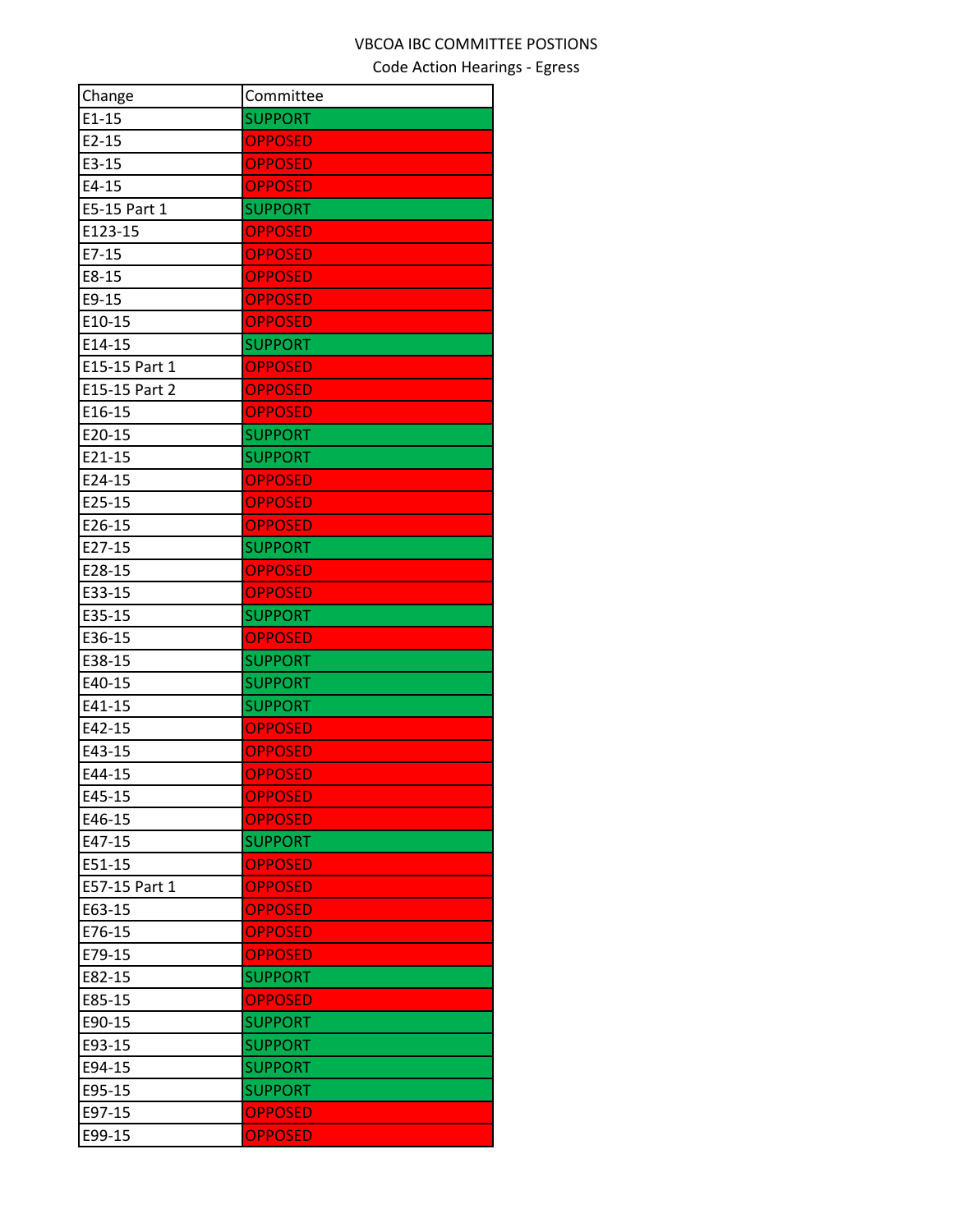## VBCOA IBC COMMITTEE POSTIONS

Code Action Hearings - Egress

| E100-15        | <b>SUPPORT</b> |
|----------------|----------------|
| E103-15        | <b>SUPPORT</b> |
| E105-15        | <b>OPPOSED</b> |
| E106-15        | <b>SUPPORT</b> |
| E113-15        | SUPPORT        |
| E116-15        | <b>OPPOSED</b> |
| E120-15        | <b>SUPPORT</b> |
| E121-15        | SUPPORT        |
| E122-15        | <b>SUPPORT</b> |
| E124-15        | SUPPORT        |
| E125-15        | <b>OPPOSED</b> |
| E126-15        | SUPPORT        |
| E127-15        | SUPPORT        |
| E128-15        | <b>OPPOSED</b> |
| E129-15        | SUPPORT        |
| E130-15        | <b>OPPOSED</b> |
| E131-15        | <b>OPPOSED</b> |
| E132-15        | <b>SUPPORT</b> |
| E133-15        | <b>SUPPORT</b> |
| E134-15        | SUPPORT        |
| E135-15        | SUPPORT        |
| E136-15        | SUPPORT        |
| E139-15        | SUPPORT        |
| E140-15        | <b>OPPOSED</b> |
| E141-15        | <b>OPPOSED</b> |
| E142-15        | <b>SUPPORT</b> |
| E143-15        | SUPPORT        |
| E144-15        | <b>OPPOSED</b> |
| E145-15        | <b>OPPOSED</b> |
| E146-15        | <b>SUPPORT</b> |
| E147-15 Part 1 | <b>SUPPORT</b> |
| E59-15         | <b>OPPOSED</b> |
| E149-15        | <b>SUPPORT</b> |
| E150-15        | <b>SUPPORT</b> |
| E151-15        | <b>SUPPORT</b> |
| E152-15        | <b>SUPPORT</b> |
| E153-15        | SUPPORT        |
| E154-15        | <b>SUPPORT</b> |
| E155-15        | <b>OPPOSE</b>  |
| E156-15        | <b>SUPPORT</b> |
| E157-15        | <b>SUPPORT</b> |
| E158-15        | SUPPORT        |
| E159-15        | <b>SUPPORT</b> |
| E160-15        | <b>SUPPORT</b> |
| E161-15        | <b>SUPPORT</b> |
| E163-15        | SUPPORT        |
| E164-15        | <b>OPPOSED</b> |